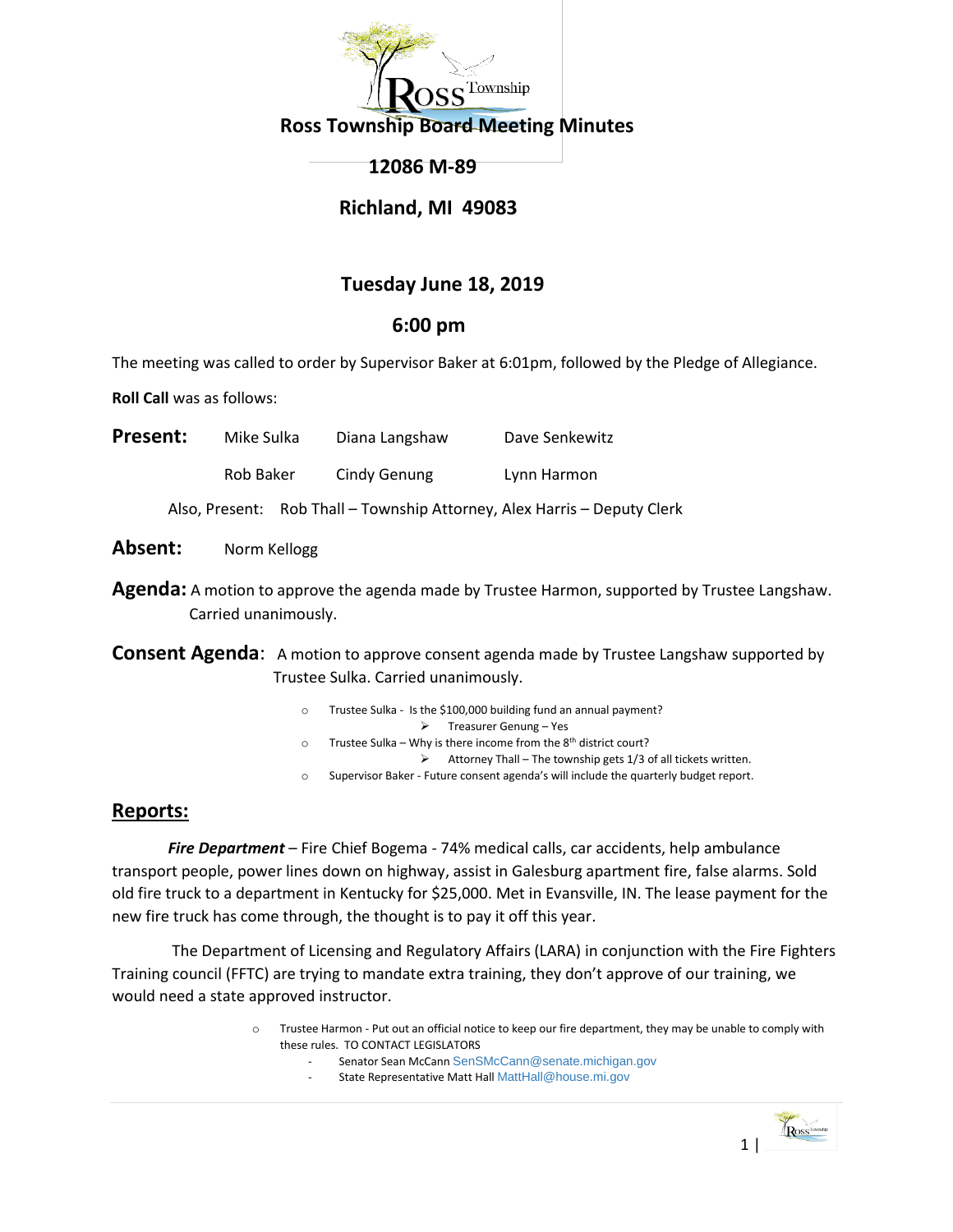*Police Report* – Directed Patrol 63, Liquor Investigation 1, PR/PRB/PRS 1, Property check commercial 14, Property check residential 3, Traffic stop 56.

*Planning Commission* – Have not met since the last board meeting.

**Parks Committee Report** – Park Opened Memorial Weekend, the big brush pile has been chipped, more debris has been cleaned out of woods and MSU-KBS allowed us to bring this debris to there "burn pile". The chipped mulch will be spread around the newly created trail. Thank you Gull Lake Area Rotary for all the volunteer hours at the park and for the donation of the swim area buoys.

> Don Diebler Rotarian – GL Rotary has grants to be given May 31, 2020. Projects that will be within our mission and beneficial to the Ross Twp Park, something like a Jungle Gym.

### **Supervisor Report –**

- Roads Special Assessed District (SAD) The projects for 2020 will not be done in 2019 due to PAR funds (\$75,000) committed for 3 years. The Road commission figures in mid-July reassess how much we are coming in under budget this year. Baseline being paved as an approach into  $39<sup>th</sup>$  gravel road. B ave pavement approach into gravel road  $45<sup>th</sup>$  street were not included in the first estimate.
	- Attorney Thall Excess money has to be in the scope of the SAD project.
	- o Trustee Harmon Would you consider initial pavement and then a chip and seal the following year within the scope of the project? To get the maximum life possible out of those roads.

Summer rentals – Ordinance enforcement

- o Attorney Thall For now if we need to take them to court, we can pursue it.
- D ave bridge was replaced two years ago, RCKC will be painting the bridge this summer.
- Still waiting to hear the results of the May 2019 Speed Study on D ave from the State Police. Last November 2018 speed study was 35mph. Were hoping for a slower speed than that.
- $\bullet$  C ave July 8<sup>th</sup> road will be closed for 12 weeks. Changed from a culvert to a bridge.
	- o Trustee Langshaw Some of the pot holes on the primary road C ave are dangerous, call them to address this?
- Waste Management was audited by our Deputy Clerk Alex Harris, we were being charged to much for trash pick up last season at the park. We have a credit balance of -\$2,593.73

## **Public Comments:**

- Judy Geary Be very careful, people are expecting a refund from the road project. o Trustee Sulka – The SAD should be the main focus of our next fall newsletter.
- Fire Chief Bogema The sirens inspection, revealed that the tree's around the poles need to be cut down, both the Island Landing and on  $38<sup>th</sup>$  st.
	- o Trustee Sulka Some communities are shutting these sirens down.
	- o Fire Chief Bogema The recreation on Gull lake & Sherman Lake may be a good reason to keep them active.
	- o Supervisor Baker We had a volunteer take down the trees at the park, he burns the wood, Ill ask.

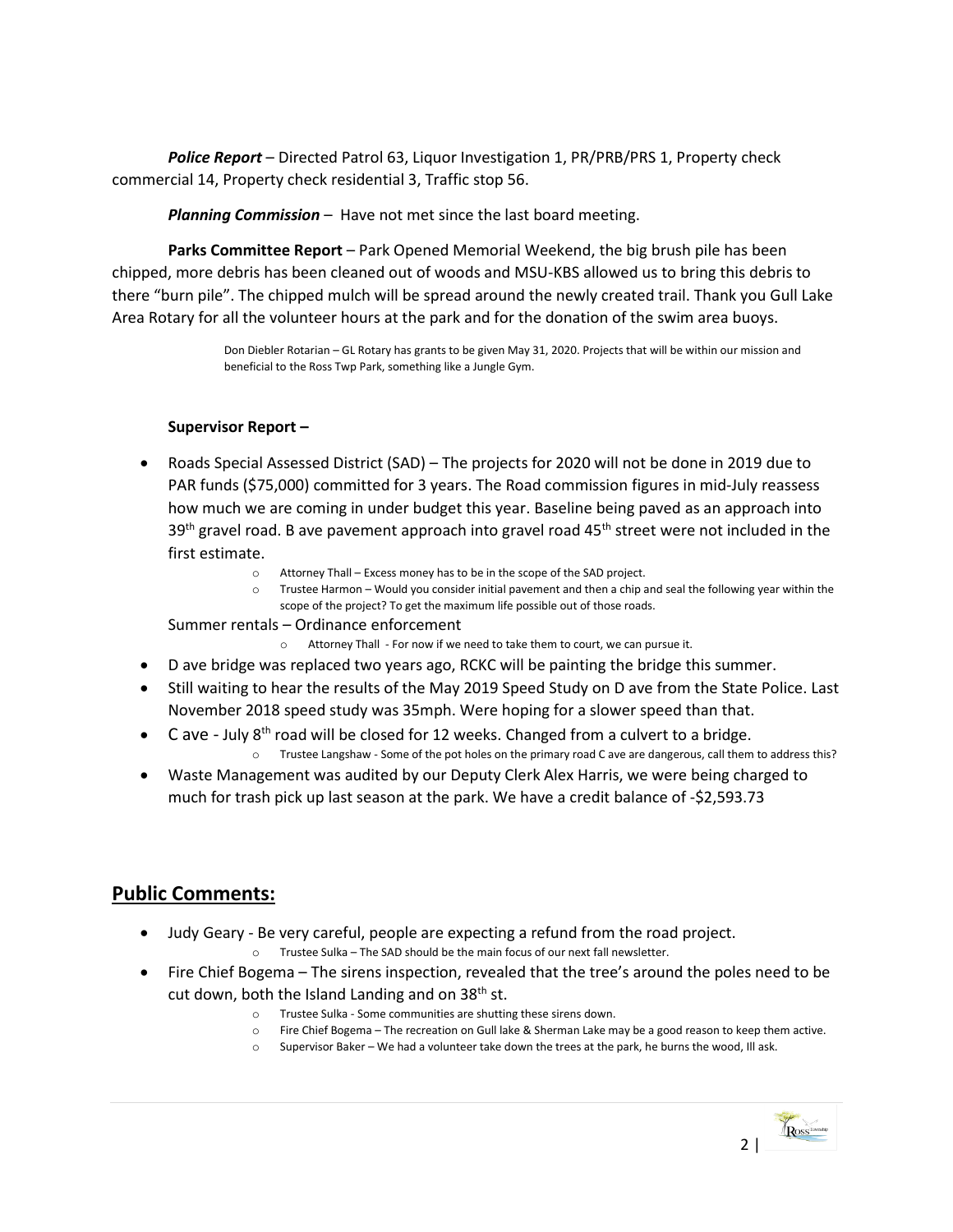- Rob Poth The noise complaints need to be more evenly enforced. Most of the tickets written are at the sand bar, yet the noise occurs many other places. Hear anything more than 50 feet. The sheriff no long has a noise decibel meter.
	- o Trustee Harmon Have a permit for pirate day, marti gras, bike night, etc. ?
	- o Trustee Sulka Noise ordinance should be consistent with everyone on the lake, Prairieville Township, Barry Township & Richland Township.
	- o Fire Chief Bogema Sound decibel signs used to be posted for 86 decibels.

## **Old Business:**

#### **Gull Lake Quality Organizations (GLQO) Contribution –**

Objective: \$1500 contribution – annual Rationale: Four Township financial contribution Requested board action: approve \$1500 annual contribution.

- A motion by Trustee Sulka to approve the \$1500 GLQO contribution out of the police budget, seconded by Trustee Harmon.
	- o Passed unanimously.

#### **Improvement Day Cemetery Driveway –**

Objective: to build up drive in Day Cemetery with crushed asphalt for guidance and access. Rationale: current drive is mainly grass over gravel and tires sink in when wet and sometimes drive off into cemetery plots on corners. Requested Board Action: Approve spending up to \$6,000 for driveway improvements at Day Cemetery

- A motion by Trustee Harmon not to exceed \$5,000 for improvement to Day Cemetery, seconded by Trustee Langshaw.
	- o Passed unanimously.

### *Health Benefits Ordinance* **–**

objective: to discuss and create a health benefits ordinance Rationale: Township Health and Benefits Ordinance is required by Law Requested Board Action: Approve Ross Township Health Benefits Ordinance

#### POSTPONE TO NEXT BOARD MEETING

- o Attorney Thall By law required to have an ordinance. The resolution will carry out the terms and can be updated throughout time.
	- Have Jeff Lansky, our insurance agent come to next board meeting to answer any questions, and explain the resolution.

### *Pension Plan Ordinance 214–*

Objective: to discuss and create a Pension Ordinance Rationale: Township Pension Ordinance is required by Law. Requested Board Action: Approve Ross Township Pension Ordinance

> o Attorney Thall – Generalized Ordinance. The Resolution says what you are going to provide. The current plan through One America. Defined Contribution 10% of salary every year (similar to a 401k).

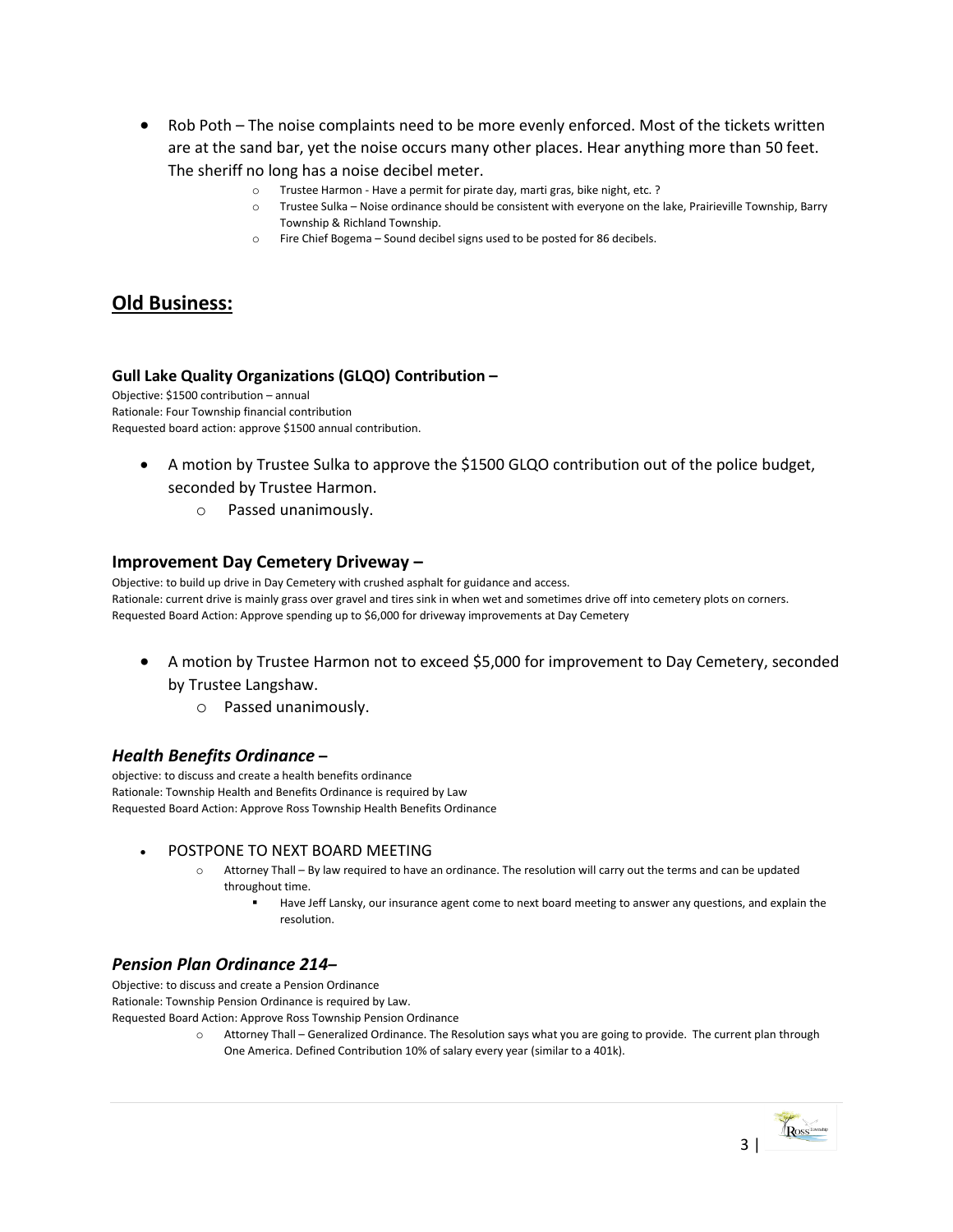- A motion made by Trustee Harmon for the Pension Ordinance 214, and was seconded by Trustee Sulka.
	- o Roll Call Trustee Langshaw Aye, Trustee Sulka Aye, Supervisor Baker Aye, Treasurer Genung – Aye, Trustee Senkewitz – Aye, Trustee Harmon – Aye.
	- o Passed unanimously.

# **New Business:**

### *ZBA Alternate Removal of Roger Schweitzer*

objective: Maintain Alternates who are willing and have time to serve. Rationale: Roger is very busy and wants to resign as an Alternate Requested board Action: Removal of Roger Schweitzer as Alternate on ZBA.

- A motion by Trustee Langshaw and supported by Trustee Senkewitz to remove Roger Schweitzer from the ZBA alternate position
	- o Passed Unanimously

## *ZBA Alternate Appointment Blake Hawk*

Objective: Maintain Alternates who are willing and have time to serve. Rationale: Need 2 Alternates and Blake Hawk wants to serve. Requested Board Action: Approve Blake Hawk as ZBA Alternate.

- A motion by Trustee Langshow and seconded by Treasurer Genung to appoint Blake Hawk to the ZBA Alternate position
	- o Passed unanimously

### *Parks Committee Removal of Zach Klipsch*

Objective: Maintain members who are willing and have time to serve. Rationale: Zach has been very busy and unable to attend past and future meetings. Requested Board Action: Remove Zach Klipsch from the Parks and Recreation Committee.

- A motion by Trustee Harmon and supported by Trustee Senkewitz to remove Zach Klipsch from the Parks Committee Board.
	- o Passed unanimously

## *Irving S. Gilmore Grant*

Objective: Review application being complete by Park committee for a grant to be used for the township park. Submission deadline is July. Rationale: Enhancement of the township park (benches, play equipment, exercise equip, etc.). No matching funds required. Requested Board Action: Approve grant application for submission.

- A motion made by Trustee Sulka is seconded by Trustee Harmon to accept the Irving S. Gilmore grant as written.
	- o Passed unanimously

### *Cemetery Advisory Committee Definition*

Objective: Create CAC Definition and Rules of Procedure Document Rationale: Guidelines needed for CAC

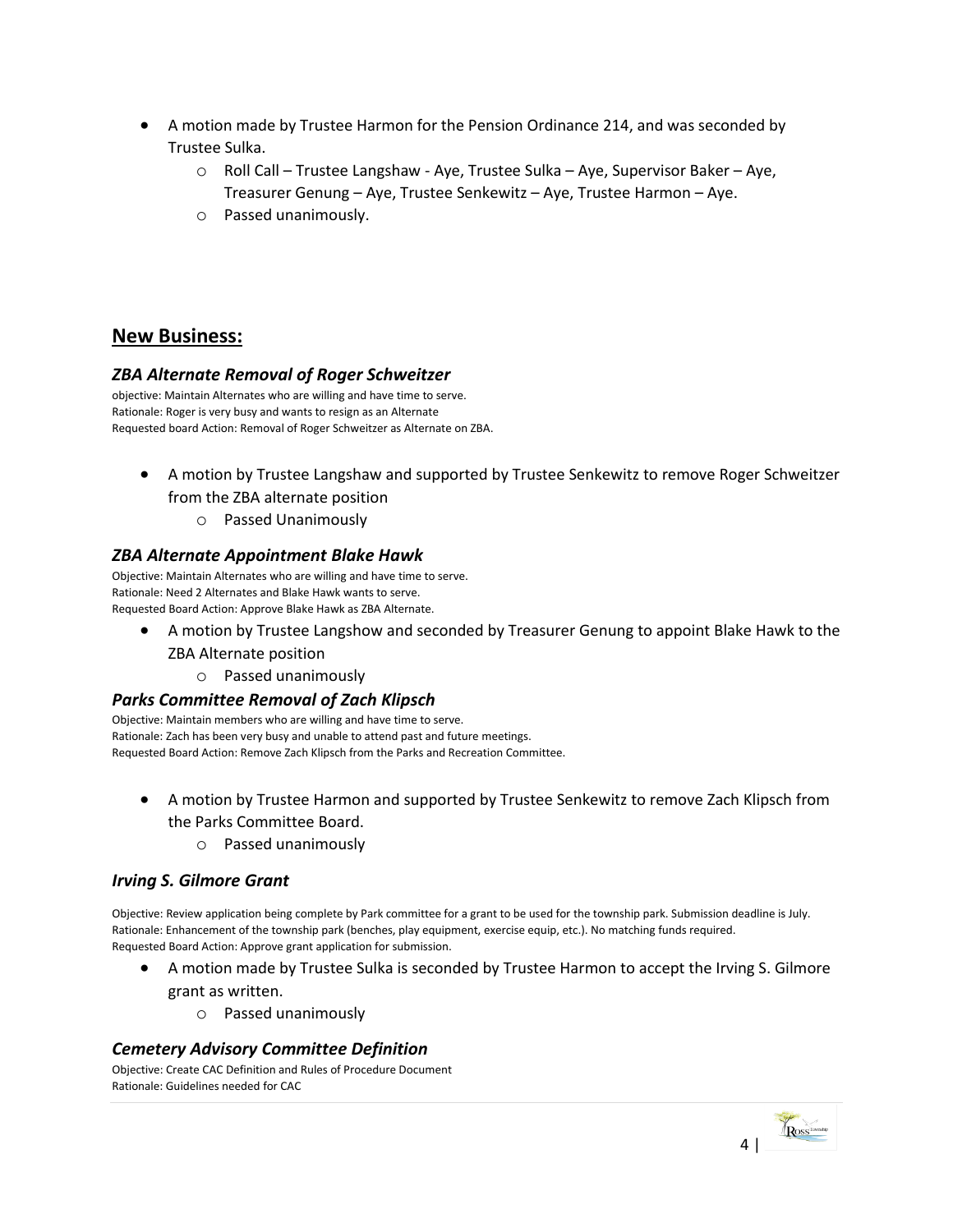Requested Board Action: Approve CAC Definition and Rules of Procedure Document

**• POSTPONE TO NEXT BOARD MEETING** 

### *RT/RC District*

Objective: Educate and align board members regarding this topic Rationale: Opportunity is needed for discussion at Board level Requested Board Action: Determine what, if any, further information is needed from PC. Determine if Board is aligned on this topic, and if guidance should be provided to Planning Commission.

- A motion made by Trustee Harmon to Suspend any article 14 RT/RC resort recreational because it is not consistent with the current Ross Township Masterplan, seconded by Trustee Senkewitz.
	- o Passed unanimously

# **Members Time:**

- Trustee Langshaw Are we going to have an issue with MSU-KBS composting chicken's again? o Supervisor Baker – I talked to the farm manager & they will never do that again.
- Trustee Harmon The timeline for the law enforcement proposal will go out to the Village of Richland and the Village of Augusta to collect information for the July  $12<sup>th</sup>$  police meeting.
	- 8/12/19 There will be a Q&A for the public at 6:00pm.
	- 8/20/19 The police committee will give a proposal to the township board.
	- **The September meeting to vote on it.**
- Treasurer Genung The summer Taxes will go out a week from Thursday or possibly July  $1<sup>st</sup>$ .
- Supervisor Baker Bronco Asphalt did a good job on filling the cracks on the driveway at the Township Hall/Fire Station, to make it last a long time. Need to reseal & paint parking lot in 2020.

*Motion made by Sulka to Adjourn and was seconded by Harmon.* 

## *Meeting Adjourned 8:46pm*